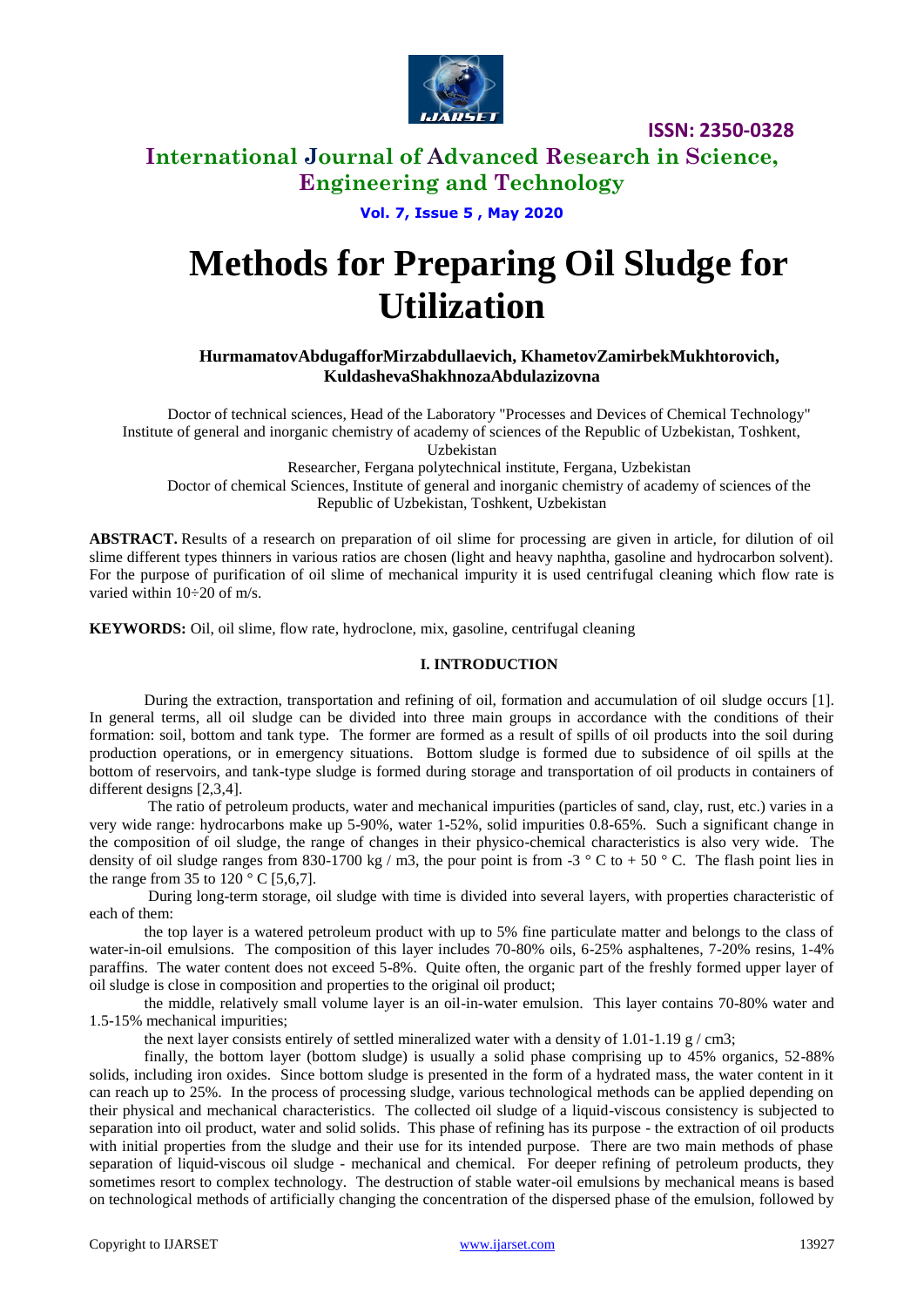

# **International Journal of Advanced Research in Science, Engineering and Technology**

**ISSN: 2350-0328**

#### **Vol. 7, Issue 5 , May 2020**

coalescence of small drops of this phase. To carry out the operation of interphase separation of liquid-viscous oil sludge, a large number of technological devices have been developed at present, including separators, centrifuges, and hydrocyclones of various designs [8, 9, 10].

#### **II. SIGNIFICANCE OF THE SYSTEM**

Results of a research on preparation of oil slime for processing are given in article, for dilution of oil slime different types thinners in various ratios are chosen (light and heavy naphtha, gasoline and hydrocarbon solvent).The study of literature survey is presented in section III, methodology is explained in section IV, section V covers the experimental results of the study, and section VI discusses the future study and conclusion.

#### **III. METHODOLOGY**

Based on the foregoing, we have assembled an experimental laboratory technological line consisting of a twostage hydrocyclone installation for cleaning oil sludge from mechanical impurities (Fig. 1). The production line consists of: a tank for supplying oil sludge 1, a tank for supplying a diluting agent 2, a collector for mixing the diluent with oil sludge 3, hydrocyclones for separating solids 4.5, silos for trapped mass 10 after cleaning the oil sludge from solids, pumps for injection of flow 12, valves for regulating the flow inside the pipes 15. Tank 3 is filled with oil sludge through pump 12, diluent is poured from tank 2 into tank 3 to dissolve the oil sludge in various proportions, then mixed for  $30 \div 60$  min. The temperature of the process is in the range of  $60-70$  ° C, after which, in order to clean oil sludge from mechanical impurities using pump 12, the diluted fraction was supplied in two-stage hydrocyclones 4 and 5 at a speed of 20 m / s. Formed during the process, the purified phase is discharged into the bunkers 10. Moreover, the flow rate of the feedstock is measured using a flow meter, and the hydraulic resistance of the hydrocyclone and the hydraulic pressure of the liquid in it is determined by a pressure gauge 14.



Fig. 1.Purification of oil sludge from mechanical impurities: 1- capacity for oil sludge supply; 2- capacity for supplying a diluting agent; 3.16-capacity with a stirrer; 4,5-hydrocyclones; 6- cylindrical part of the hydrocyclone; **7** - a supply pipe of a hydrocyclone; 8 - conical part; 9- lock gate; 10- hopper for trapped mass; 11 - drain pipe; 12 - pumps; 13- manometers and thermometers; 14- flowmeters; 15 - gate valves.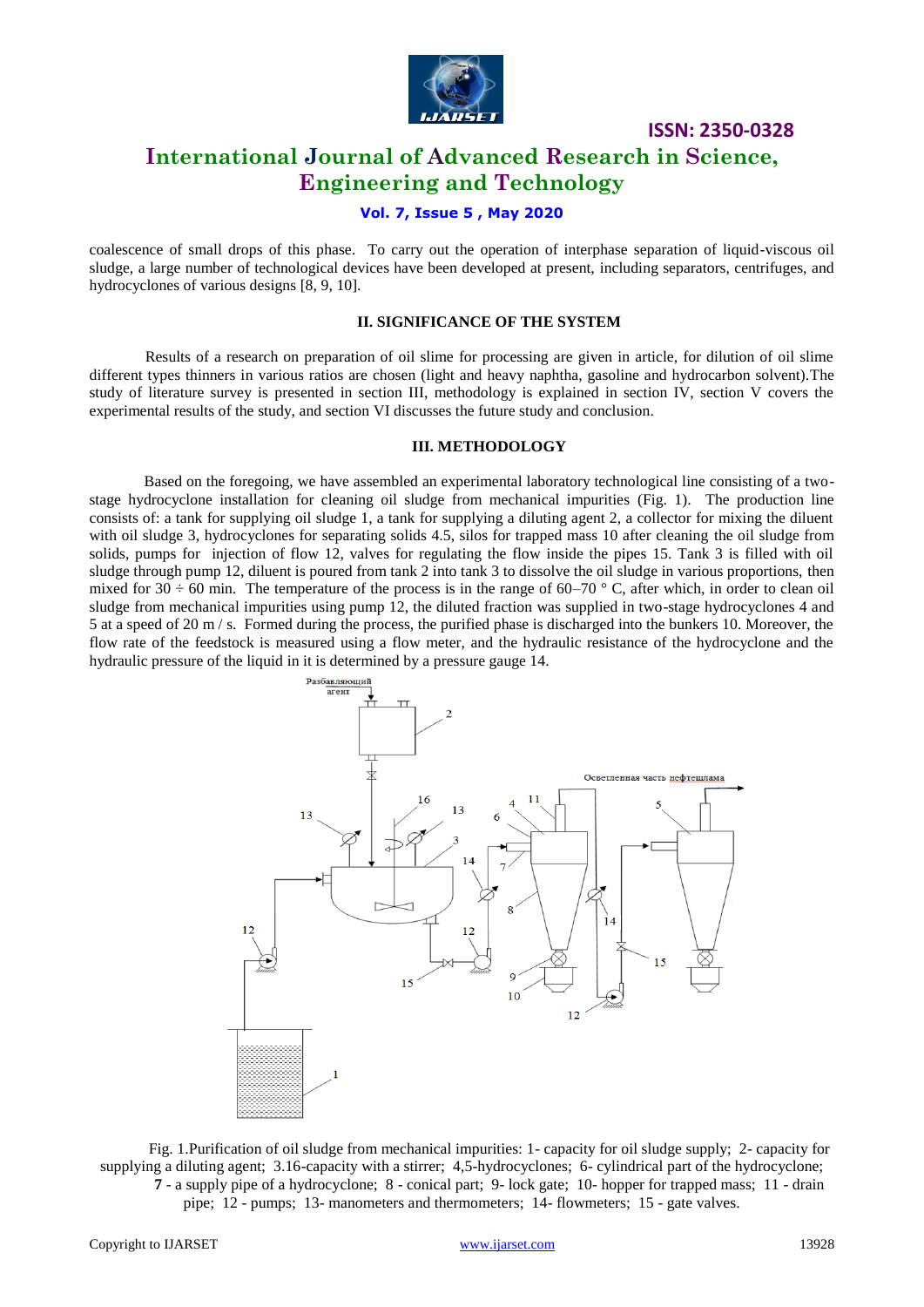

# **International Journal of Advanced Research in Science, Engineering and Technology**

#### **Vol. 7, Issue 5 , May 2020**

The geometric dimensions of the tank with a stirrer: height - 400 mm; diameter - 300 mm; stirrer rotation frequency - 300 rpm. The dimensions of the laboratory hydrocyclone are as follows: the diameter of the cylindrical part D is 10 mm, the height of the cylindrical part is 10 mm, the height of the conical part H is 30 mm, the diameter of the inlet (supply) pipe for the suspension dвх is 15 mm, and the diameter of the drain pipe for the purified raw material dвв is 15 mm.

#### **IV. EXPERIMENTAL RESULTS**

**Table 1**

To determine the effect of the diluted liquid flow rate on the efficiency of cleaning oil sludge from mechanical impurities, we conducted a series of experiments. The experiments were carried out in a hydrocyclone, i.e. in a centrifugal field (Fig. 1). In the course of the experiments, the flow velocity in the hydrocyclonewas varied within 10– 20 m / s. The results of the experiments are shown in table 1.

| The results of oil sludge treatment depending on the flow rate (initial concentration of mechanical impurity 25%) |  |  |  |
|-------------------------------------------------------------------------------------------------------------------|--|--|--|

| $N_2$ | Diluted oil sludge | Light naphtha                                 | Hydrocarbon<br>solvent | Heavy<br>naphtha | Reformat | Petrol |  |
|-------|--------------------|-----------------------------------------------|------------------------|------------------|----------|--------|--|
|       | speed, m / s       | Residual concentration of particulate matter% |                        |                  |          |        |  |
| 1.    | 10                 | 7,18                                          | 1,91                   | 4,03             | 2,96     | 5,14   |  |
| 2.    | 11                 | 7,01                                          | 1,84                   | 3,88             | 2,74     | 4,81   |  |
| 3.    | 12                 | 6,82                                          | 1,77                   | 3,72             | 2,59     | 4,39   |  |
| 4.    | 13                 | 6,56                                          | 1,48                   | 3,48             | 2,37     | 4,23   |  |
| 5.    | 14                 | 6,24                                          | 1,21                   | 3,12             | 2,11     | 3,93   |  |
| 6.    | 15                 | 5,16                                          | 0,92                   | 2,93             | 1,98     | 3,52   |  |
| 7.    | 16                 | 4,62                                          | 0,21                   | 2,18             | 1,86     | 3,21   |  |
| 8.    | 17                 | 3,91                                          | 0.19                   | 1,92             | 1,72     | 2,95   |  |
| 9.    | 18                 | 3,01                                          | 0,16                   | 1,74             | 1,66     | 2,57   |  |
| 10.   | 19                 | 2,87                                          | 0,11                   | 1,56             | 1,59     | 2,44   |  |
| 11.   | 20                 | 2,04                                          | 0,02                   | 1,43             | 1,22     | 2,31   |  |

With an increase in the rate of diluted oil sludge in a hydrocyclone from 10 m  $/$  s to 20 m  $/$  s, the residual concentration of solids of mechanical impurities also varies between  $7.18 \div 0.02\%$ , and the type of diluent also affects the separation of solid particles from diluted oil sludge. (light naphtha, heavy naphtha, reformate, hydrocarbon solvent and asoline).



- тегкая нафта; - улеводородный растворитель; - хяжелая нафта; - унформат; - \* бензин.

Fig.2. The change in the residual concentration of solid particles depending on the flow rate.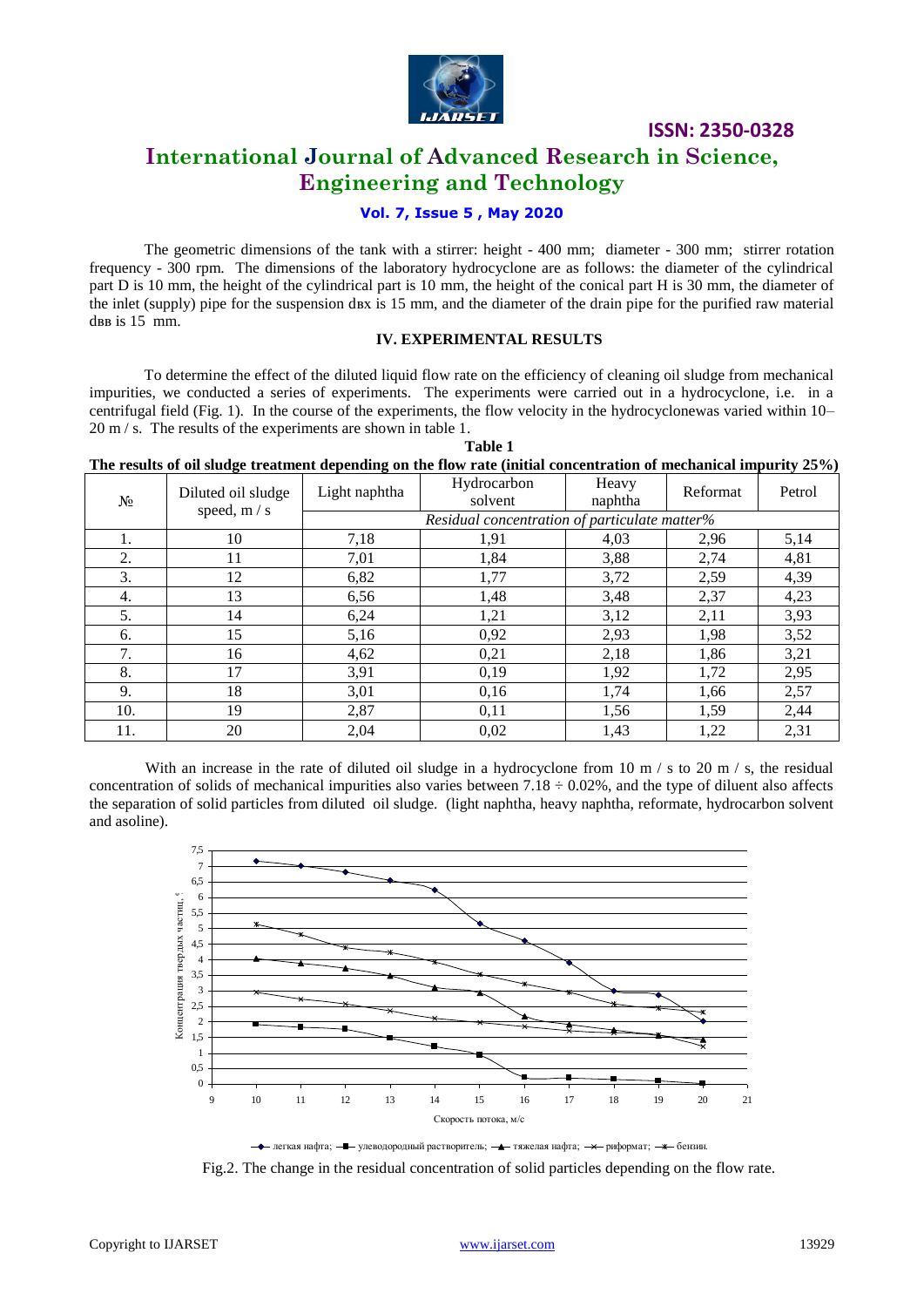

# **International Journal of Advanced Research in Science, Engineering and Technology**

#### **Vol. 7, Issue 5 , May 2020**

It can be seen from Fig. 2 that at a speed of 10 m/s of a diluted liquid flow with light naphtha, the residual concentration of solid particles of mechanical impurities in the composition of the diluted mixture is 7.18%, and at 11  $m/s$  this figure was 7,01 %, with a further increase in flow velocity to 20 m/s, the concentration of solid particles was 2.04%. At a speed of 10 m/s diluted with heavy naphtha, the concentration of solid particles was 4.03%, at 15 m/s diluted with this solvent, the residual concentration was 2.93%, and at 20 m/s, the concentration of solid particles was 1,43%. In the course of experiments on the purification of oil sludge from mechanical impurities, it was revealed that a hydrocarbon solvent was chosen to dilute the oil sludge in order to clean it from mechanical impurities, i.e. at a speed of 10 m/s of the liquid stream of the diluted hydrocarbon solvent, the residual concentration of solid particles was 1.91%, and with an increase in the flow rate of 11 m/s, the concentration of solid particles was 1.84%, and with a further increase in the flow rate to 20 m/s, the residual concentration of solid particles in the composition of the diluted mixture was 0.02%. This is because for the dilution of oil sludge in order to easily separate solid particles of mechanical impurities from the composition of the oil sludge, a hydrocarbon solvent is selected.

Further experiments on the purification of oil sludge from mechanical impurities with different diluent ratios of oil sludge were carried out in a centrifugal field at a liquid flow rate of 20 m/s, the concentration of solid particles of mechanical impurities in the initial and purified oil sludge were determined in a Soxhlet flask under laboratory conditions. The results of the experiments are shown in table.2.

|       |                                 |               | <u>Results of cleaning on situate from solids with various solvents (initial concentration of solids 25 70)</u> |                  |          |        |
|-------|---------------------------------|---------------|-----------------------------------------------------------------------------------------------------------------|------------------|----------|--------|
| $N_2$ | Ratitions of raw<br>materials,% | Light naphtha | Hydrocarbon solvent                                                                                             | Heavy<br>naphtha | Reformat | Petrol |
|       | (solvent / oil                  |               |                                                                                                                 |                  |          |        |
|       | lodge)                          |               |                                                                                                                 |                  |          |        |
|       | 30/70                           | 4,62          | 0,21                                                                                                            | 2.18             | 1,86     | 3,21   |
|       | 40/60                           | 3,91          | 0,19                                                                                                            | 1,92             | 1,72     | 2,95   |
| 3.    | 50/50                           | 3,01          | 0,16                                                                                                            | 1,74             | 1,66     | 2,57   |
| ᠇.    | 60/40                           | 2,87          | 0,11                                                                                                            | 1,56             | 1,59     | 2.44   |
| ິ.    | 70/30                           | 2,04          | 0,02                                                                                                            | 1,43             | 1,22     | 2,31   |

| Table 2                                                                                                |
|--------------------------------------------------------------------------------------------------------|
| Results of cleaning oil sludge from solids with various solvents (initial concentration of solids 25%) |

From Table 2 it can be seen that with a change in the type of solvent, the concentration of solid particles of mechanical impurities in the composition of the dilute mixture also changes, i.e. When diluting a light naphtha at a ratio of 30/70, the residual concentration of solid particles is 4.62%, and at 40/60, the concentration of solid particles was 3.91%, with a 50/50 ratio, residual concentration With a change in the solvent on heavy naphtha at a ratio of 30/70, this indicator was 2.17%, with the ratio of this diluent 70/30, this figure was 1.43%. The experiments on the purification of oilshlamare also illustrated below.



• легкая нафта;  $-$  углеводородный растворитель;  $-$  тяжелая нафта;  $-\times$  риформат;  $-\times$  бензин.

Fig.3. Changing the concentration of solid particles in the composition of the oil sludge, depending on the ratio of the solvent